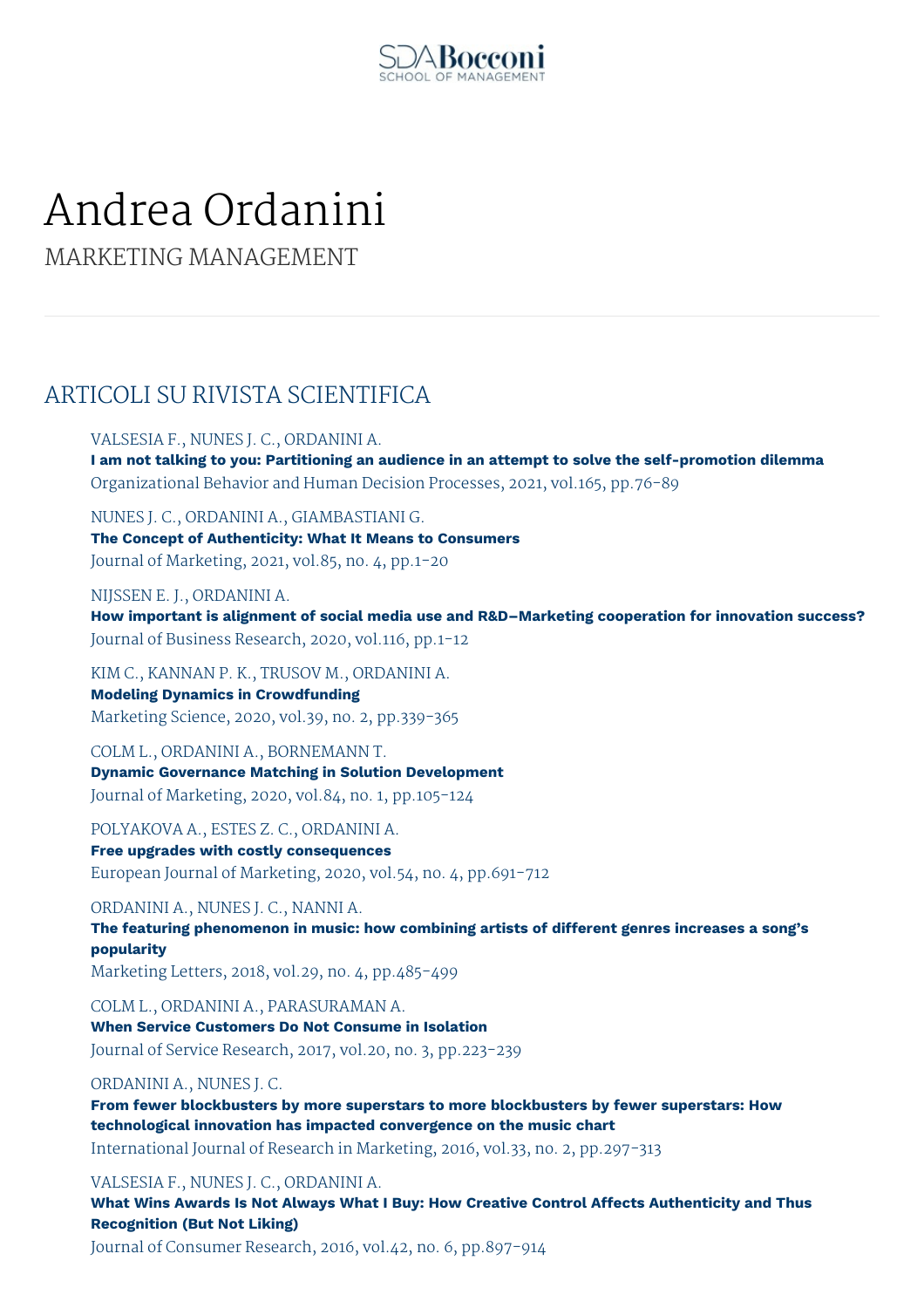### RUBERA G., CHANDRASEKARAN D., ORDANINI A.

**Open innovation, product portfolio innovativeness and firm performance: the dual role of new product development capabilities**

Journal of the Academy of Marketing Science, 2016, vol.44, no. 2, pp.166-184

ORSINGHER C., HOGREVE J., ORDANINI A.

**Building on the past: advancing theory in services through meta-analysis** Journal of Service Management, 2016, vol.27, no. 1, pp.37-42

# NUNES J. C., ORDANINI A., VALSESIA F.

**The power of repetition: repetitive lyrics in a song increase processing fluency and drive market success** Journal of Consumer Psychology, 2015, vol.25, no. 2, pp.187-199

AKSOY L., HOGREVE J., LARIVIERE B., ORDANINI A., ORSINGHER C.

# **Relative measures in service research**

Journal of Service Management, 2015, vol.29, no. 6/7, pp.448-452

## NUNES J. C., ORDANINI A.

**I like the way it sounds: The influence of instrumentation on a pop song's place in the charts** Musicae Scientiae, 2014, vol.18, no. 4, pp.392-409

ORDANINI A., PARASURAMAN A., RUBERA G. **When the Recipe Is More Important Than the Ingredients** Journal of Service Research, 2014, vol.17, no. 2, pp.134-149

VAN DER HEIJDEN G. A. H., ORDANINI A., SCHEPERS J. J. L., NIJSSEN E. J., ORDANINI A. **Don't just fix it, make it better! Using frontline service employees to improve recovery performance** Journal of the Academy of Marketing Science, 2013, vol.41, no. 5, pp.515-530

LEHRER M., ORDANINI A., DEFILLIPPI R., MIOZZO M.

**Challenging the orthodoxy of value co-creation theory: A contingent view of co-production in designintensive business services**

European Management Journal, 2012, vol.30, no. 6, pp.499-509

RUBERA G., ORDANINI A., CALANTONE R.

**Whether to Integrate R&D and Marketing: The Effect of Firm Competence** Journal of Product Innovation Management, 2012, vol.29, no. 5, pp.766-783

MIOZZO M., LEHRER M., DEFILLIPPI R., GRIMSHAW D., ORDANINI A. **Economies of Scope through Multi-unit Skill Systems: The Organization of Large Design Firms** British Journal of Management, 2012, vol.23, no. 2, pp.145-164

#### ORDANINI A.

**The Ties That Bind: How Cooperative Norms and Readiness to Change Shape the Role of Established Relationships in Business-to-Business E-Commerce**

Journal of Business-to-Business Marketing, 2011, vol.18, no. 3, pp.276-304

RUBERA G., ORDANINI A., GRIFFITH D. A.

**Incorporating cultural values for understanding the influence of perceived product creativity on intention to buy: An examination in Italy and the US**

Journal of International Business Studies, 2011, vol.42, no. 4, pp.459-476

## ORDANINI A., PARASURAMAN A.

**Service Innovation Viewed Through a Service-Dominant Logic Lens: A Conceptual Framework and Empirical Analysis**

Journal of Service Research, 2011, vol.14, no. 1, pp.3-23

ORDANINI A., MICELI L., PIZZETTI M., PARASURAMAN A.

**Crowd-funding: transforming customers into investors through innovative service platforms** Journal of Service Management, 2011, vol.22, no. 4, pp.443-470

RUBERA G., ORDANINI A., MAZURSKY D.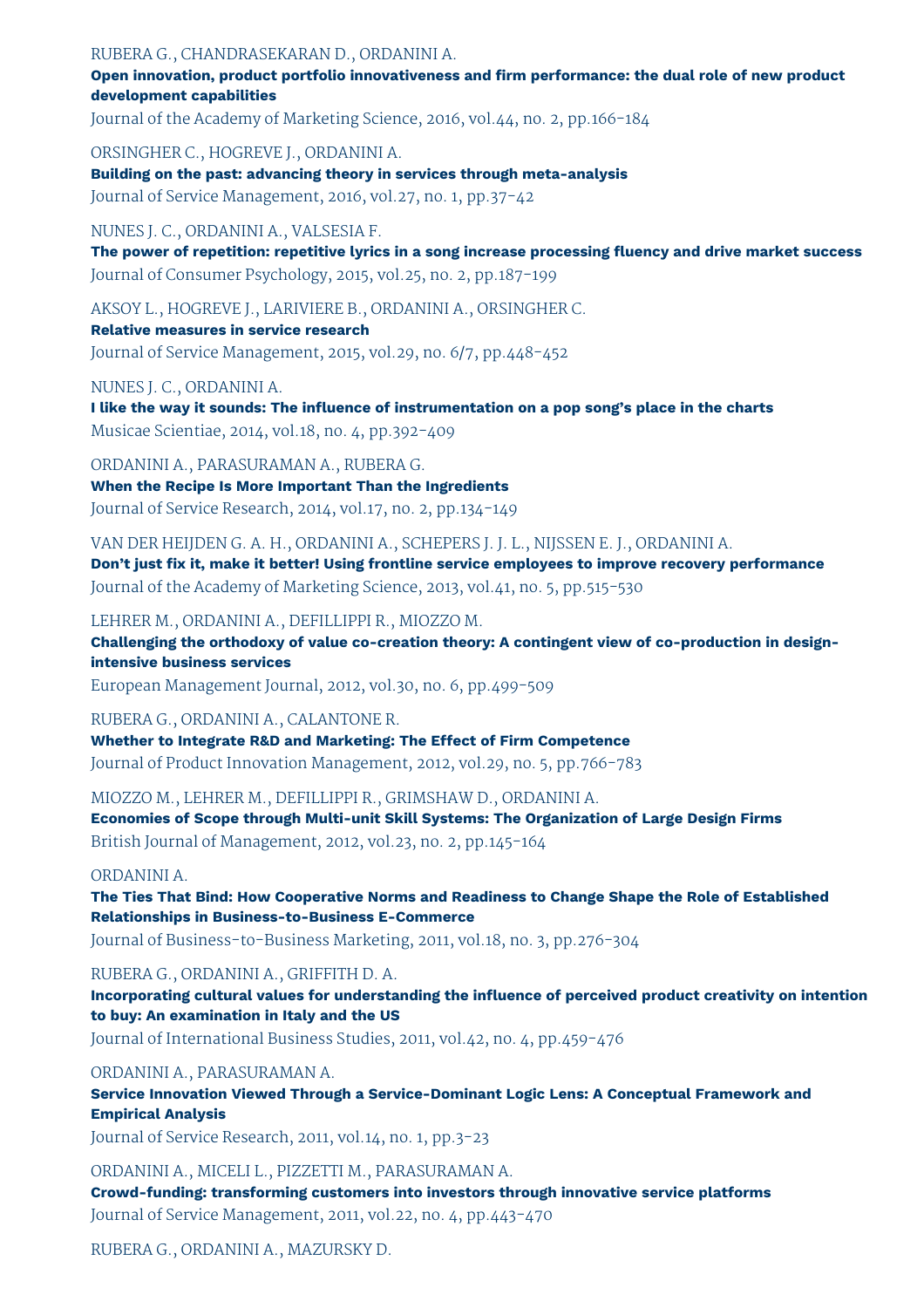**Toward a contingency view of new product creativity: Assessing the interactive effects of consumers** Marketing Letters, 2010, vol.21, no. 2, pp.191-206

ORDANINI A., RUBERA G.

**How does the application of an IT service innovation affect firm performance? A theoretical framework and empirical analysis on e-commerce** Information & Management, 2010, vol.47, no. 1, pp.60-67

#### ORDANINI A., MAGLIO P. P.

**Market Orientation, Internal Process, and External Network: A Qualitative Comparative Analysis of Key Decisional Alternatives in the New Service Development**

Decision Sciences, 2009, vol.40, no. 3, pp.601-625

ARBORE A., GUENZI P., ORDANINI A. **Loyalty building, relational trade-offs and key service employees: the case of radio DJs**

Journal of Service Management, 2009, vol.20, no. 3, pp.317-341

ORDANINI A., RUBERA G., DEFILLIPPI R.

**The many moods of inter-organizational imitation: A critical review** International Journal of Management Reviews, 2008, vol.10, no. 4, pp.375-398

ORDANINI A., PASINI P.

**Service co-production and value co-creation: The case for a service-oriented architecture (SOA)** European Management Journal, 2008, vol.26, no. 5, pp.289-297

ORDANINI A., RUBERA G., SALA M.

**Integrating Functional Knowledge and Embedding Learning in New Product Launches** Long Range Planning, 2008, vol.41, no. 1, pp.17-32

ORDANINI A., SILVESTRI G.

**Recruitment and selection services: Efficiency and competitive reasons in the outsourcing of HR practices** The International Journal of Human Resource Management, 2008, vol.19, no. 2, pp.372-391

#### RUBERA G., ORDANINI A., DEFILLIPPI R.

**La propensione al comportamento imitativo delle imprese: una revisione critica** Economia & Management, 2008, no. 4, pp.123-149

ORDANINI A., RUBERA G.

**Strategic capabilities and internet resources in procurement** International Journal of Operations & Production Management, 2008, vol.28, no. 1, pp.27-52

## ORDANINI A., RUBERA G.

**Do resources mediate the relationships between the internet and performance in the marketing domain? Testing the role of customer orientation and brand equity**

International Journal of Internet Marketing and Advertising, 2007, vol.4, no. 1, pp.4-25

## ORDANINI A.

**What drives market transactions in B2B exchanges?** Communications of the ACM, 2006, vol.49, no. 4, pp.89-93

# ARBORE A., ORDANINI A.

**Broadband Divide Among SMEs: The Role of Size, Location and Outsourcing Strategies** International Small Business Journal, 2006, vol.24, no. 1, pp.83-99

## ORDANINI A.

**Selection models in the music industry: How a prior independent experience may affect chart success** Journal of Cultural Economics, 2006, vol.30, no. 3, pp.183-200

# ORDANINI A.

**The Effects of Participation on B-to-B Exchanges: a Resource-Based View** California Management Review, 2005, vol.47, no. 2, pp.97-113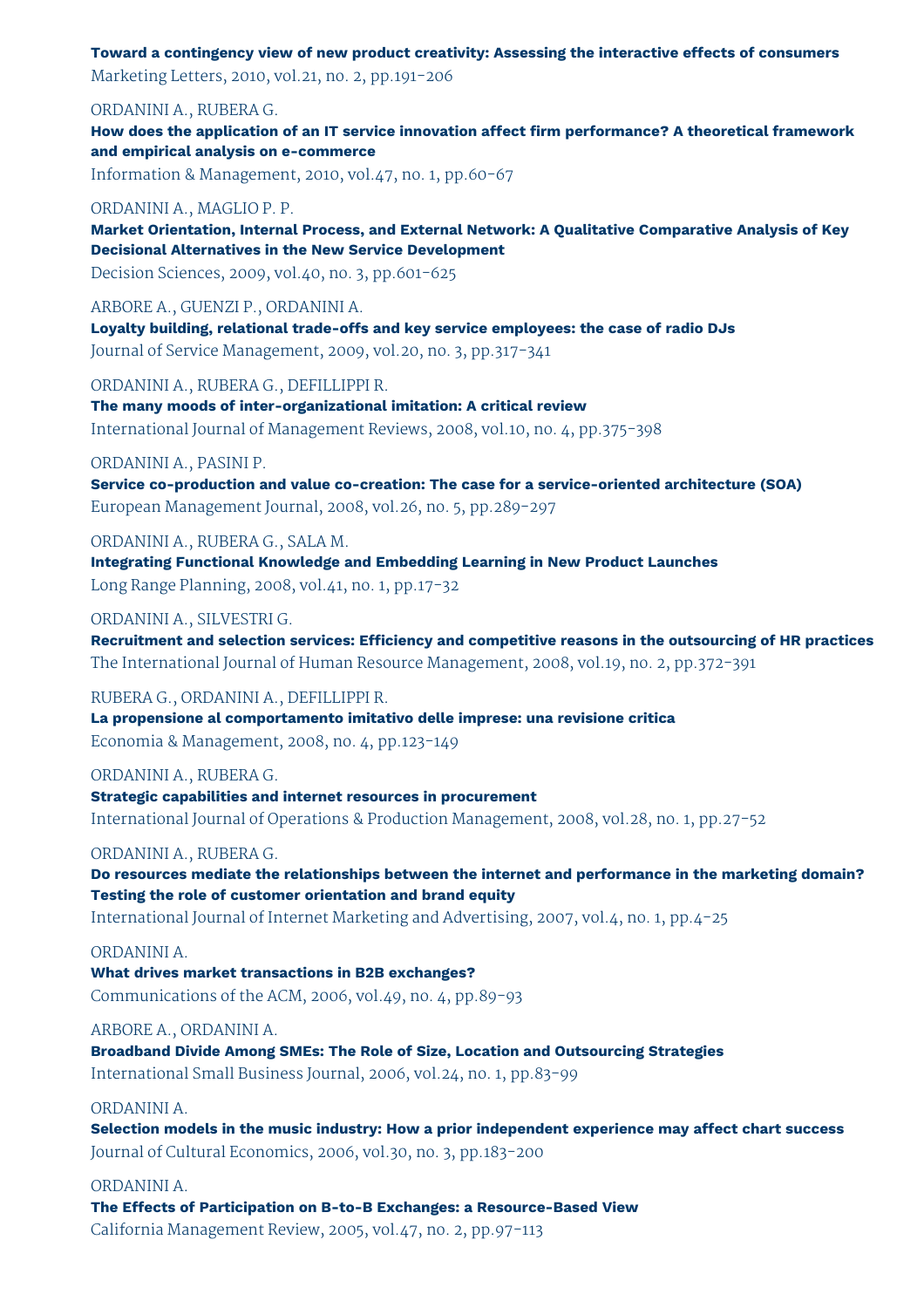ORDANINI A., MICELLI S., DI MARIA E. **Failure and Success of B-to-B Exchange Business Models: A Contingent Analysis of Their Performance** European Management Journal, 2004, vol.22, no. 3, pp.281-289

ORDANINI A., RUBERA G.

**The Release of "Greatest Hits" in the Italian Recording Industry: An Empirical Analysis of Strategies and Timing**

International Journal of Arts Management, 2004, vol.6, no. 3, pp.24-36

MOLTENI L., ORDANINI A.

**Consumption Patterns, Digital Technology and Music Downloading** Long Range Planning, 2003, vol.36, no. 4, pp.389-406

CORROCHER N., ORDANINI A.

**Measuring the Digital Divide: A Framework for the Analysis of Cross-Country Differences** Journal of Information Technology, 2002, vol.17, no. 1, pp.9-19

ORDANINI A., POL A.

**Infomediation and competitive advantage in b2b digital marketplaces** European Management Journal, 2001, vol.19, no. 3, pp.276-285

# MONOGRAFIE O TRATTATI SCIENTIFICI

COLM L., ORDANINI A.

**Forgiare il Futuro. L'effectuation Theory e il Percorso Imprenditoriale di Loccioni** Egea, Milano, Italia, 2021

ORDANINI A. **Information Technology and Small Businesses** Edward Elgar Publishing, Gran Bretagna, 2006

BRAMANTI A., ORDANINI A. **ICT e distretti industriali. Una governance per la competitività di imprese e territori** Etas Libri, Milano, Italia, 2004

# CURATELE DI OPERE COLLETTANEE

ORDANINI A. (A CURA DI) **ICT e piccole e medie imprese** Egea, Milano, Italia, 2005

# CONTRIBUTI IN VOLUME, CAPITOLI O SAGGI SCIENTIFICI

COLM L., ORDANINI A. **Facing Supply Chain Disruptions: Strategies to Ensure Relational Continuity** in *The Impact of COVID-19 on Supply Chain Management* Richard Wilding (a cura di), Proud Pen, chap. 4, pp.55-72, 2021

ORDANINI A.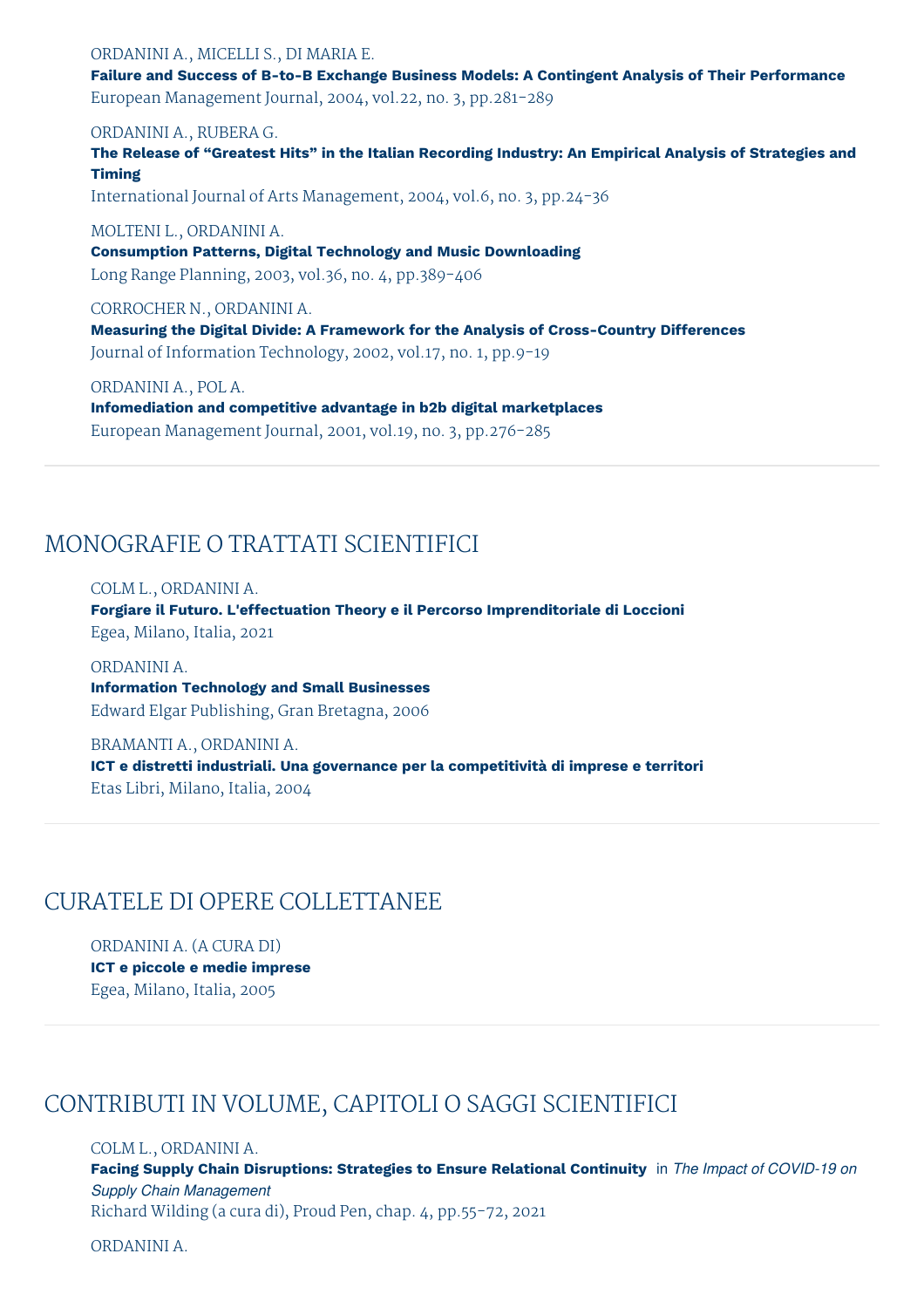**Le tappe principali del dibattito sul marketing dei servizi** in *Marketing, una disciplina fantastica: omaggio a Enrico Valdani*

Busacca Bruno, Costabile Michele (a cura di), Egea, pp.393-405, 2018

### MARELLI A., ORDANINI A.

**What Makes Crowdfunding Projects Successful 'Before' and 'During' the Campaign?** in *Crowdfunding in Europe*

Dennis Brüntje, Oliver Gajda (a cura di), Springer International Publishing, pp.175-192, 2016

### ORDANINI A., PARASURAMAN A.

**A conceptual framework for analyzing value-creating service ecosystems: an application to the recordedmusic market** in *Toward a better understanding of the role of value in markets and marketing* S. Vargo, R. Lusch (a cura di), Emerald Group Publishing Limited, pp.171-205, 2012

PACE S., CARÙ A., ORDANINI A. **Service management** in *M@rketing Management* E. Valdani (a cura di), Egea, pp.409-431, 2011

ORDANINI A., SCHREIER M. **Sviluppo di nuovi prodotti e servizi** in *Marketing Management* E. Valdani (a cura di), Egea, pp.297-312, 2011

#### ORDANINI A.

**Gap di progettazione: come innovare e sviluppare nuovi servizi** in *Cliente & Service Management* E. Valdani (a cura di), Egea, pp.237-255, 2009

#### ARBORE A., ORDANINI A.

**Environmental Drivers of E-Business Strategies Among SMEs** in *Handbook of Research on Global Diffusion of Broadband Data Transmission* Yogesh K. Dwivedi, Anastasia Papazafeiropoulou, Jyoti Choudrie (a cura di), IGI Global, chap. 31, pp.493-503, 2008

## ORDANINI A., ARBORE A.

**External Pressures for Adoption of ICT Services Among SMEs** in *Handbook of Research on Global Diffusion of Broadband Data Transmission*

Yogesh K. Dwivedi, Anastasia Papazafeiropoulou, Jyoti Choudrie (a cura di), IGI Global, chap. 33, pp.524-535, 2008

#### FROVA A., ORDANINI A.

**L'evoluzione delle telecomunicazioni mobili in Italia: dinamica recente e prospettive** in *L'industria della comunicazione in Italia*

Fondazione Rosselli - Istituto di Economia dei Media (a cura di), Edizioni Angelo Guerini e Associati, pp.67- 80, 2004

# COMMENTS, DISCUSSIONS, REPLIES SU RIVISTA

DOMEGAN C., HAASE M., HARRIS K., HEUVEL W. V. D., KELLEHER C., MAGLIO P. P., MEYNHARDT T., ORDANINI A., PEÑALOZA L.

**Value, values, symbols and outcomes** 2012, Marketing Theory

# NOTE DI RICERCA O BREVI ARTICOLI SU RIVISTA